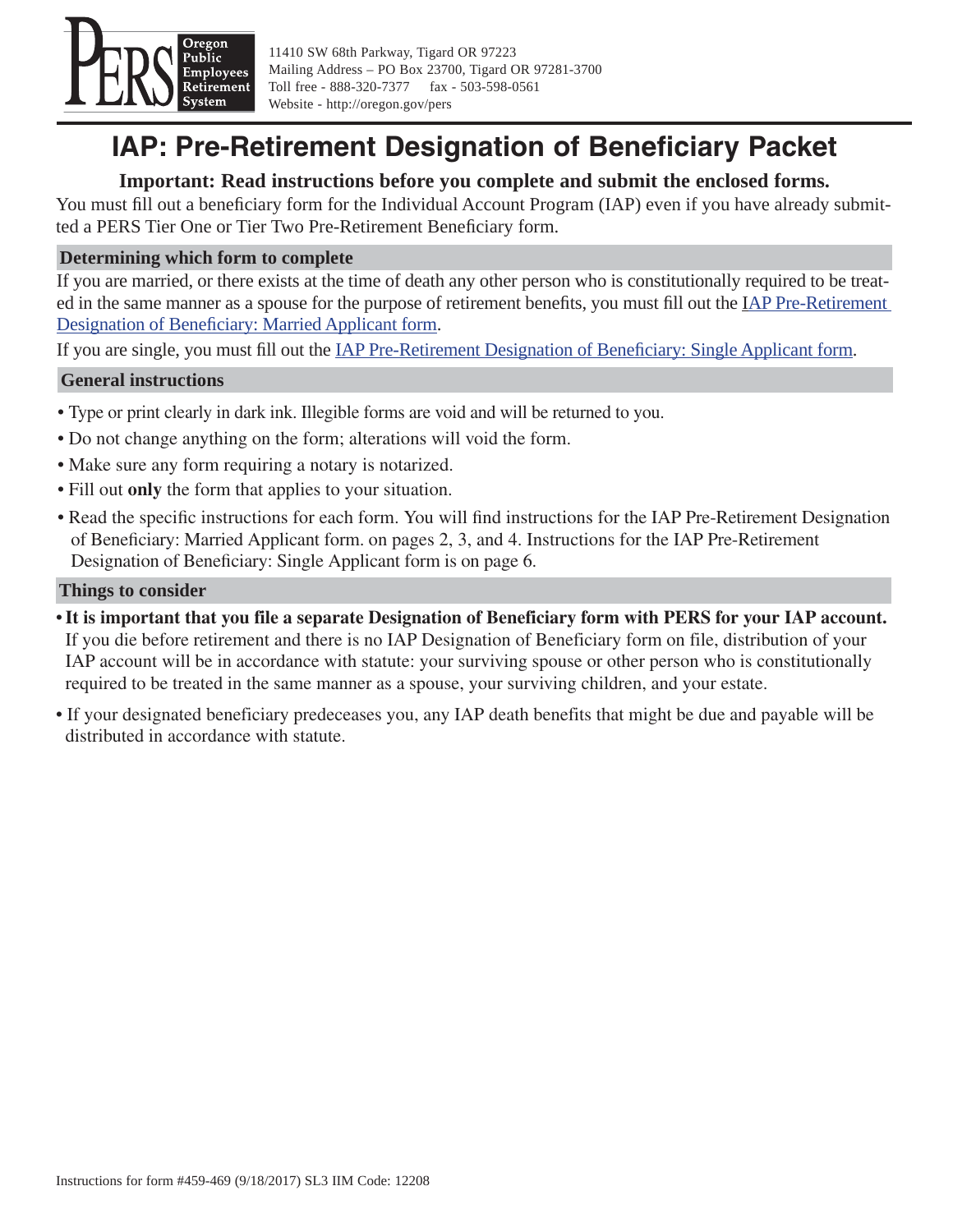# **Instructions for IAP Pre-Retirement Designation of Beneficiary: Married Applicant**

- Your IAP account must be paid to your spouse unless your spouse consents to a different beneficiary.
- If you want to designate someone other than your spouse, your spouse must sign a notarized consent.
- Your spouse can revoke this consent up to the time of your death. To revoke spousal consent, your spouse must complete and submit th[e IAP: Revocation of Spousal Consent of Beneficiary Designation form.](http://www.oregon.gov/pers/Documents/Form/433-IAP-Revocation-of-Spousal-Consent-of-Beneficiary-Designation.pdf) You will find this form on the PERS websit[e \(http://oregon.gov/pers\),](http://www.oregon.gov/pers/Pages/index.aspx) or contact PERS Customer Service at 503-598-7377 or toll free at 888-320-7377. Once PERS accepts and approves the revocation form, your spouse will be considered the beneficiary unless you file another valid change of beneficiary form, with your spouse's consent, with PERS.
- If you name your spouse as beneficiary and you get divorced, your spouse will be deemed as having predeceased you unless you or a court order expressly designates your former spouse to continue as beneficiary after the effective date of your divorce. This means that your former spouse is no longer your beneficiary unless otherwise provided by you or a court order.
- In the event of your death, any pre-retirement death benefit will be paid to the designated beneficiary indicated on the most recent valid IAP Designation of Beneficiary form PERS has on file.

### **Important reminder**

You must sign this form. If you do not, your beneficiary designation is void. The form will be rejected **and returned to you.**

#### **Section A: Applicant information**

Fill in the member information section completely.

Providing your Social Security number (SSN) is voluntary. It will be used for confirmation purposes. If you choose not to supply your SSN, it may take PERS staff longer to process your form.

If you do not know your PERS ID, leave the space provided blank.

Please provide your phone number so we can reach you with information or questions about your form. If you prefer not to be contacted by phone, leave that field blank.

If you have an IAP and/or an Alternate payee account You need to fill out a separate form for each account.

#### **Section B: Spousal designation**

Fill out **EITHER** the spousal designation (Section B) **OR** the beneficiary designation. (Section C)

Your beneficiary must be your spouse unless your spouse consents to a different beneficiary. Check the ac**knowledgment box** if your spouse is your beneficiary.

You must fill in your spouse's name. Use his/her **full given name** (e.g., Mary A. Jenkins, not Mrs. Robert Jenkins). A designation without your spouse's name is void and will be returned to you.

Your spouse must sign and date this form in front of a notary if you designate a different beneficiary in Section C, D, or E. Sign and date the statement in Section G at the bottom of page 5, and mail the form to PERS. **You must sign this form. If you do not, your benefi ciary designation is void. The form will be rejected and returned to you.**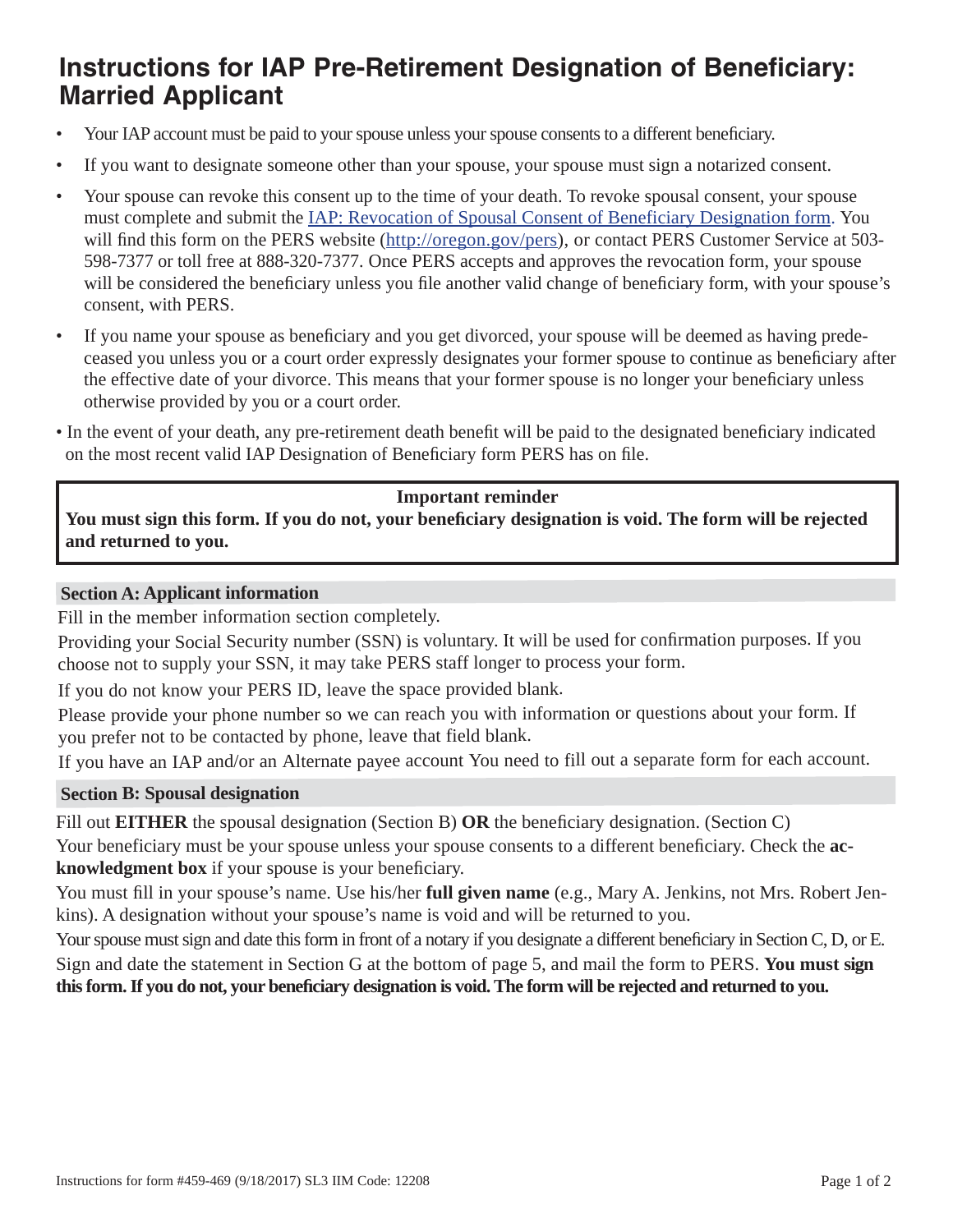#### **Section C: Beneficiary designation**

## Do not complete this option if your spouse is your beneficiary and you have completed Section B.

• If your spouse consents to another beneficiary, check the **consent box** in this section.

**Check the appropriate box to let us know** if you want to use the standard beneficiary designation or to name a specific beneficiary.

When you choose the standard designation, you **do not** name any specific person. Instead, your beneficiary selection follows the order described in law.

## The standard designation directs PERS to pay benefits in the order listed below:

- 1) To your spouse if you are legally married at the time of your death. If you are not, then to
- 2) your child\* or children in equal shares. If any of your children are deceased, their portion is equally divided between their children who are alive at your death. If all of your children predecease you, their equal shares will be paid to their children. If there is no one in this group, then
- 3) to your mother and father in equal shares. If one of them predecease you, his/her share is paid to the other parent. If both parents predecease you, then
- 4) to your brothers and sisters in equal shares. If any one of them predecease you, their share will be paid to that sibling's children equally. If all of your brothers and sisters predecease you, all of their children will share equally. If there is no one in this group, then
- 5) payment will be made to your estate.

\*Natural born and adopted children are considered "children" even if you selected the standard designation before or after their adoption or birth. If your children are adopted by someone else, they are not considered your "children" under the standard designation. If you wish to name the adopted-out children as your beneficiary, use the specific designation part of this form.

The standard beneficiary is only available for Option 1 (and applies only if you die before the date the first payment is due), Refund Annuity, 15-Year Certain, Lump-Sum Option 1, or Total Lump-Sum Option.

**If you elect to name specific beneficiaries,** you must list each beneficiary, your relationship to the beneficiary, and the percentage of your benefit you want to go to each person or entity you named. [See Appendix C, page 29,](http://www.oregon.gov/pers/MEM/Tier-One-Tier-Two/Documents/TierOne-TierTwo-Preretirement-Guide.pdf#page=29)  of the *Tier One/Tier Two and Individual Account Program (IAP) Pre-Retirement Guide* for an expample of "specific retiree designation of beneficiary."

Page 2 of 2 If you have more than three beneficiaries, attach an additional sheet of paper that includes all the same information listed in the table for each beneficiary. Include your name and SSN at the top of each additional

#### **Section D: Estate designation**

Check the box to indicate you want to designate your estate as the beneficiary. Your spouse must consent to this designation. Check the **consent box** in this section. Enter the name of the personal representative of your estate and the address in the spaces provided.

#### **Section E: Trust designation**

Check the box to indicate you want to designate a trust as the beneficiary. Your spouse must consent to this designation. Check the **consent box** in this section. Enter the legal name of the trust, the address, and the date the trust was established in the spaces provided.

#### **Section F: Spousal consent, signature, and notary**

If your spouse has consented to another beneficiary and you have designated a beneficiary in Section C, D, E, your spouse must sign the form in front of a notary.

#### **Important: If you have a complex beneficiary situation, you may want to consult an estate planning attorney.**

#### **Section G: Applicant statement (required)**

Your signature is **required**. Sign and date in the space provided. **You must sign this form. If you do not, your benefi ciary designation is void. The form will be rejected and returned to you.**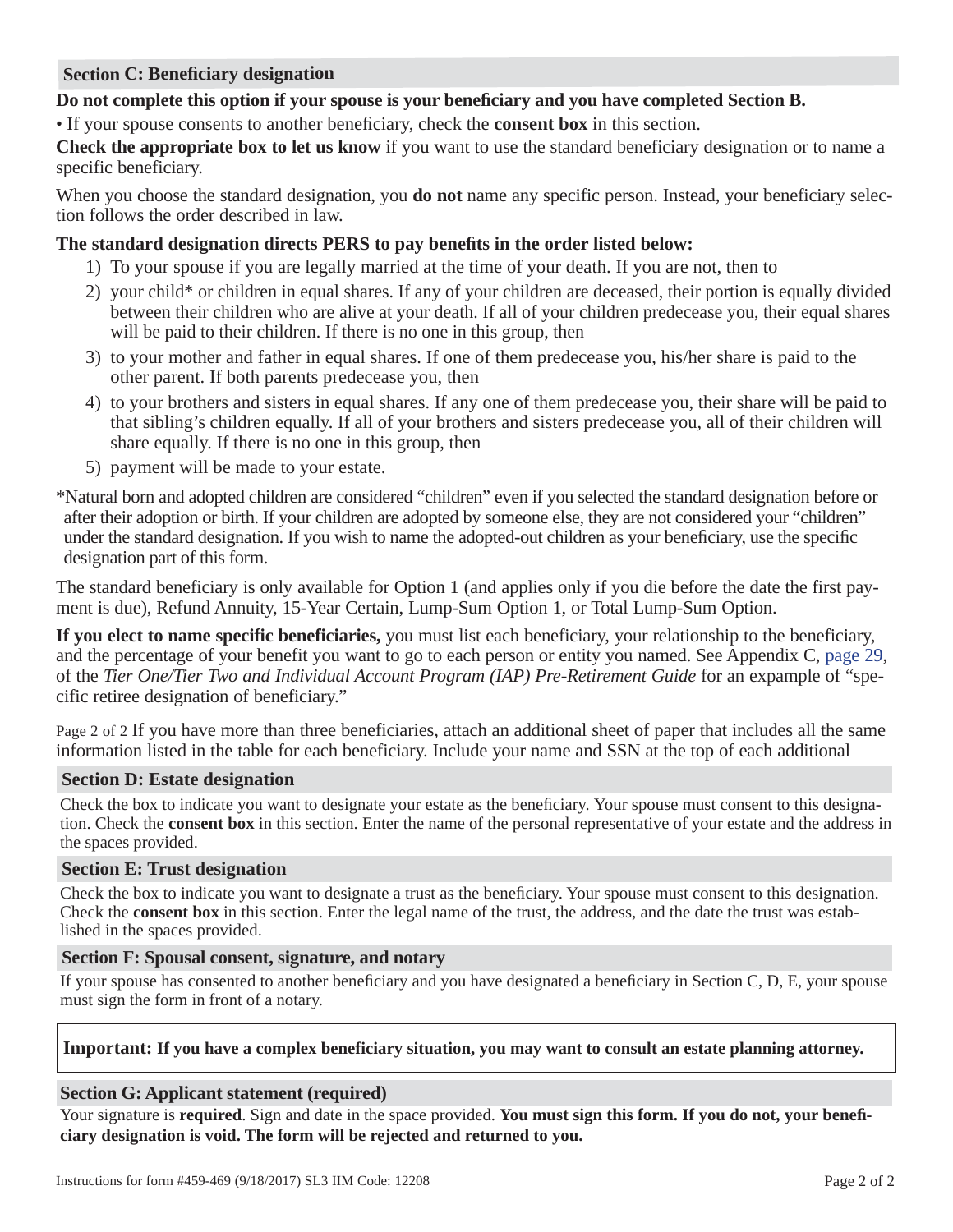<span id="page-3-0"></span>

11410 SW 68th Parkway, Tigard OR 97223 Mailing Address – PO Box 23700, Tigard OR 97281-3700 Toll free - 888-320-7377 fax - 503-598-0561 Website - http://oregon.gov/pers



# **IAP Pre-Retirement Designation of Beneficiary: Married Applicant**

| Section A: Applicant information (Type or print clearly in dark ink. Illegible forms may be returned to you, which could delay your request.) |    |                   |              |          |                    |  |  |
|-----------------------------------------------------------------------------------------------------------------------------------------------|----|-------------------|--------------|----------|--------------------|--|--|
| First name                                                                                                                                    | MI | Last name         |              |          | PERS ID (optional) |  |  |
| Social Security number (SSN)*<br>Mailing address (street or PO box)                                                                           |    |                   |              |          |                    |  |  |
| City                                                                                                                                          |    |                   | <b>State</b> | ZIP code | Country            |  |  |
| Home phone number<br>Work phone number                                                                                                        |    | Cell phone number |              | Email    |                    |  |  |

**Section B: Spousal designation** (Do not fill this out if you complete Section C.)

A married applicant's account(s) must be paid to the spouse unless the spouse consents to a change of beneficiary. Notarized spousal consent is required to designate a beneficiary other than the spouse.

**Acknowledgment box:** I acknowledge my beneficiary is my spouse. (If this box is checked, your spouse's signature is not needed.) Spouse's name (required):

**Section C: beneficiary designation** (Do not fill this out if you completed Section B.)

**Consent box:**  $\Box$  My spouse consents to the following specific beneficiary designations. (See page 2 for complete instructions.)

 $\Box$  I elect to use the **standard** beneficiary designation. **Do not** list specific beneficiary name(s) in the table below.  $\Box$  I elect to use the **specific** designation of beneficiary.

If you designate specific beneficiaries you must include the percentage of the account distributed to each. The total percentage must equal **100 percent**. Complete the table below. Add additional beneficiaries on a separate sheet of paper. How many beneficiaries do you want to designate?

|                                                                                                | <b>Specific beneficiary #1</b> Primary beneficiary If living; otherwise, to #1 alternate beneficiary(ies).                         |                   |               |              |            |  |  |  |  |
|------------------------------------------------------------------------------------------------|------------------------------------------------------------------------------------------------------------------------------------|-------------------|---------------|--------------|------------|--|--|--|--|
| #1                                                                                             | Name of person or charity                                                                                                          | Social Security # | Date of birth | Relationship | Percentage |  |  |  |  |
|                                                                                                |                                                                                                                                    |                   |               |              |            |  |  |  |  |
| <b>Alternate beneficiary (ies):</b> How many alternate beneficiaries do you want to designate? |                                                                                                                                    |                   |               |              |            |  |  |  |  |
|                                                                                                | (Benefit will go to those named below if #1 specific beneficiary is deceased.)                                                     |                   |               |              |            |  |  |  |  |
| #1a                                                                                            | Name of person or charity                                                                                                          | Social Security # | Date of birth | Relationship | Percentage |  |  |  |  |
|                                                                                                |                                                                                                                                    |                   |               |              |            |  |  |  |  |
| #1b                                                                                            | Name of person or charity                                                                                                          | Social Security # | Date of birth | Relationship | Percentage |  |  |  |  |
|                                                                                                |                                                                                                                                    |                   |               |              |            |  |  |  |  |
|                                                                                                | <b>Specific beneficiary #2</b> Primary beneficiary If living; otherwise, to #2 alternate beneficiary(ies).                         |                   |               |              |            |  |  |  |  |
| #2                                                                                             | Name of person or charity                                                                                                          | Social Security # | Date of birth | Relationship | Percentage |  |  |  |  |
|                                                                                                |                                                                                                                                    |                   |               |              |            |  |  |  |  |
|                                                                                                | <b>Alternate benefi ciary(ies):</b> How many alternate benefi ciaries do you want to designate?                                    |                   |               |              |            |  |  |  |  |
|                                                                                                | (Benefit will go to those named below if #2 specific beneficiary is deceased.)                                                     |                   |               |              |            |  |  |  |  |
| #2a                                                                                            | Name of person or charity                                                                                                          | Social Security # | Date of birth | Relationship | Percentage |  |  |  |  |
|                                                                                                |                                                                                                                                    |                   |               |              |            |  |  |  |  |
| #2b                                                                                            | Name of person or charity                                                                                                          | Social Security # | Date of birth | Relationship | Percentage |  |  |  |  |
|                                                                                                |                                                                                                                                    |                   |               |              |            |  |  |  |  |
|                                                                                                | Specific beneficiary $#3$ Primary beneficiary If living; otherwise, to $#3$ alternate beneficiary(ies).                            |                   |               |              |            |  |  |  |  |
| #3                                                                                             | Name of person or charity                                                                                                          | Social Security # | Date of birth | Relationship | Percentage |  |  |  |  |
|                                                                                                |                                                                                                                                    |                   |               |              |            |  |  |  |  |
|                                                                                                | <b>Alternate beneficiary (ies):</b> How many alternate beneficiaries do you want to designate?                                     |                   |               |              |            |  |  |  |  |
|                                                                                                | (Benefit will go to those named below if #3 specific beneficiary is deceased.)                                                     |                   |               |              |            |  |  |  |  |
| #3a                                                                                            | Name of person or charity                                                                                                          | Social Security # | Date of birth | Relationship | Percentage |  |  |  |  |
|                                                                                                |                                                                                                                                    |                   |               |              |            |  |  |  |  |
| #3b                                                                                            | Name of person or charity                                                                                                          | Social Security # | Date of birth | Relationship | Percentage |  |  |  |  |
|                                                                                                |                                                                                                                                    |                   |               |              |            |  |  |  |  |
|                                                                                                | If any of the above named primary beneficiaries predecease me and I have not named an alternate beneficiary, I want the portion    |                   |               |              |            |  |  |  |  |
|                                                                                                | of my benefit that was designated to that beneficiary shared equally among the remaining primary beneficiaries living at my death. |                   |               |              |            |  |  |  |  |
|                                                                                                |                                                                                                                                    |                   |               |              |            |  |  |  |  |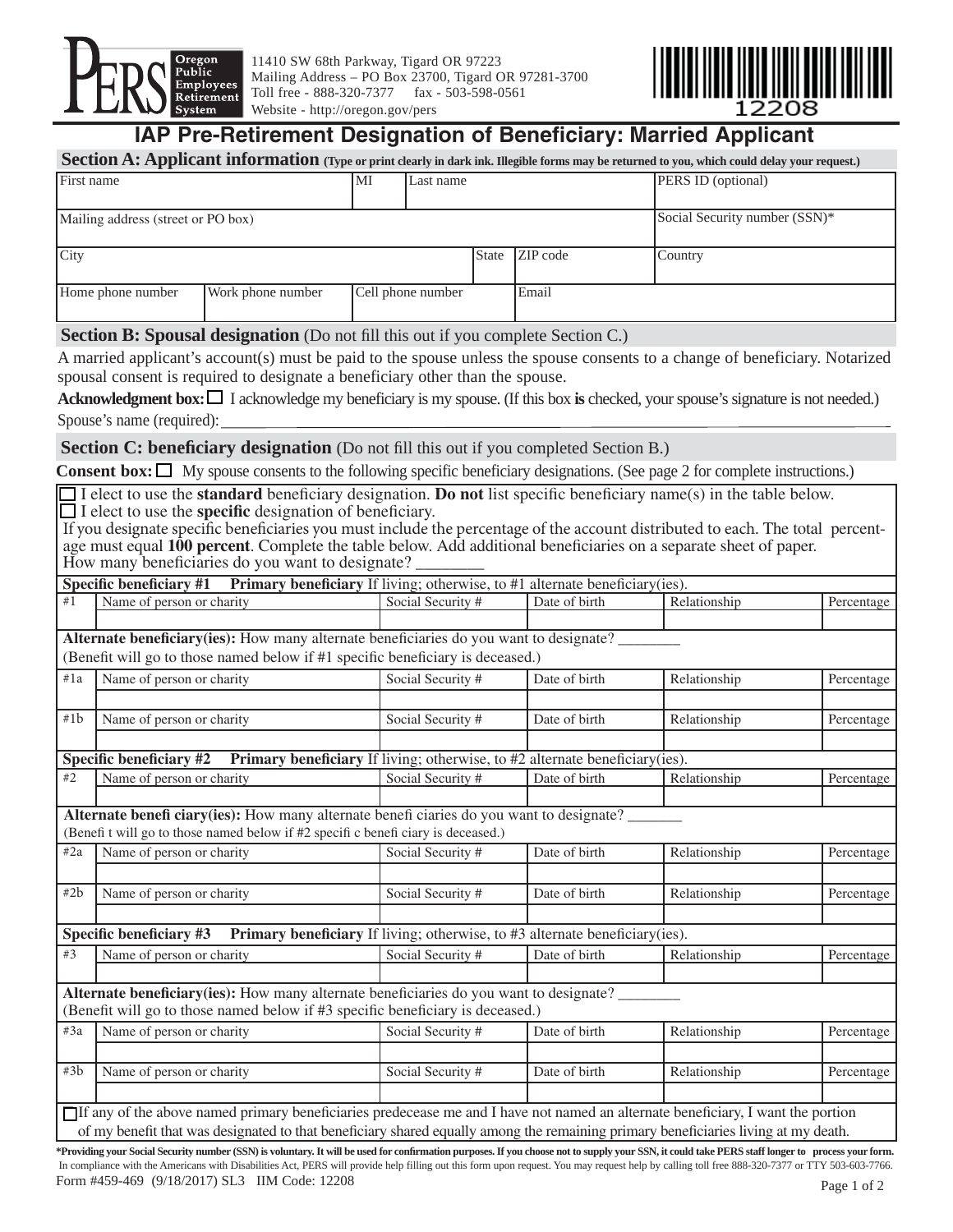| First name | MI | name<br>$^{\circ}$ | Social<br>Security<br>' number |
|------------|----|--------------------|--------------------------------|
|            |    |                    |                                |
|            |    |                    |                                |

# **Section D: Estate designation**

 $\Box$  I designate my estate as my beneficiary. Estates must receive 100 percent of the designation.  $\Box$  My spouse consents to the following beneficiary designation:

Name of personal representative:

Address of personal representative:

# **Section E: Trust designation**

 $\Box$  I designate a trust as my beneficiary. Trusts must receive 100 percent of the designation.

 $\Box$  My spouse consents to the following beneficiary designation:

Legal name of trust (e.g., The Sara Smith Living Trust):

Address of trust:

# **Date of the trust established:** Section F: Spousal consent, signature, and notary

| Applicant's signature         | Date      | Spouse's signature            | Date          |  |  |
|-------------------------------|-----------|-------------------------------|---------------|--|--|
|                               |           |                               |               |  |  |
| Notary Public                 |           |                               | Notary Public |  |  |
|                               |           |                               |               |  |  |
|                               |           |                               |               |  |  |
|                               |           |                               |               |  |  |
|                               |           |                               |               |  |  |
|                               |           |                               |               |  |  |
|                               |           |                               |               |  |  |
| State of                      | County of | State of                      | County of     |  |  |
| Applicant name                |           | Spouse name                   |               |  |  |
| Signed before me on this date |           | Signed before me on this date |               |  |  |
| By (notary's signature)       |           | By (notary's signature)       |               |  |  |

Spousal signature (do not print) Date

Print name

# **Section G: Applicant statement (required)**

I hereby revoke any and all previous beneficiary designations for my IAP account.

Print name

Applicant signature (do not print) Date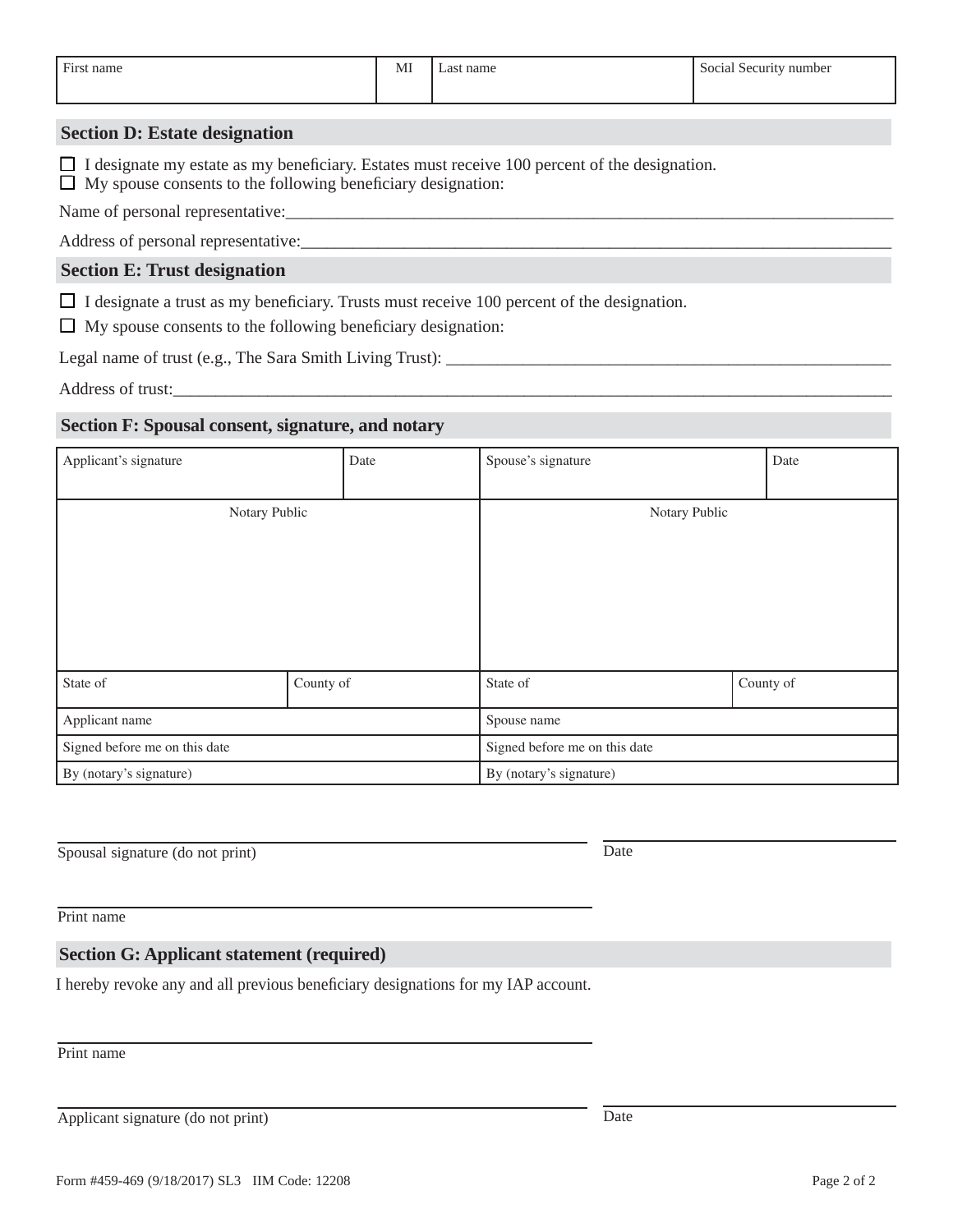# **Instructions for IAP Pre-Retirement Designation of Beneficiary: Single Applicant**

## **Section A: Applicant information**

- Fill in the member information section completely.
- Providing your Social Security number (SSN) is voluntary. It will be used for confirmation purposes. If you choose not to supply your SSN, it may take PERS staff longer to process your form.
- If you do not know your PERS ID, leave the space provided blank. Please provide your phone number so we can reach you with information or questions about your form. If you prefer not to be contacted by phone, leave that field blank.

If you have an IAP and/or an Alternate payee account You need to fill out a separate form for each account.

# **Section B: Beneficiary designation**

**Check the appropriate box to let us know** if you want to use the standard beneficiary designation or to name a specific beneficiary.

When you choose the standard designation, you do not name any specific person. Instead, your beneficiary selection follows the order described in law.

# **The standard designation directs PERS to pay benefits in the order listed below:**

- 1) To your spouse if you are legally married at the time of your death. If you are not, then to
- 2) your child\* or children in equal shares. If any of your children are deceased, their portion is equally divided between their children who are alive at your death. If all of your children predecease you, their equal shares will be paid to their children. If there is no one in this group, then
- 3) to your mother and father in equal shares. If one of them predecease you, his/her share is paid to the other parent. If both parents predecease you, then
- 4) to your brothers and sisters in equal shares. If any one of them predecease you, their share will be paid to that sibling's children equally. If all of your brothers and sisters predecease you, all of their children will share equally. If there is no one in this group, then
- 5) payment will be made to your estate.

\*Natural born and adopted children are considered "children" even if you selected the standard designation before or after their adoption or birth. If your children are adopted by someone else, they are not considered your "children" under the standard designation. If you wish to name the adopted-out children as your beneficiary, use the specific designation part of this form.

The standard beneficiary is only available for Option 1 (and applies only if you die before the date the first payment is due), Refund Annuity, 15-Year Certain, Lump-Sum Option 1, or Total Lump-Sum Option.

**If you elect to name specific beneficiaries,** you must list each beneficiary, your relationship to the beneficiary, and the percentage of your benefit you want to go to each person or entity you named. [See Appendix C, page 29,](http://www.oregon.gov/pers/MEM/Tier-One-Tier-Two/Documents/TierOne-TierTwo-Preretirement-Guide.pdf#page=29)  of the *Tier One/Tier Two and Individual Account Program (IAP) Pre-Retirement Guide* for an expample of "specific retiree designation of beneficiary."

If you have more than three beneficiaries, attach an additional sheet of paper that includes all the same information listed in the table for each beneficiary. Include your name and SSN at the top of each additional paper.

## **Section C: Estate designation**

Check the box to indicate you want to designate your estate as the beneficiary. Enter the name of the personal representative and his/her address in the space provided.

# **Section D: Trust designation**

Check the box to indicate you want to designate your trust as the beneficiary. Enter the legal name of the trust, the address of the trustee, and the date the trust was established in the spaces provided.

## **Important: If you have a complex beneficiary situation, you may want to consult an estate planning attorney.**

## **Section E: Applicant statement (required)**

Instructions for form #459-469 (9/18/2017) SL3 IIM Code: 12208 Print and sign this form. This form is not valid unless you sign and date it. Incomplete forms will be returned.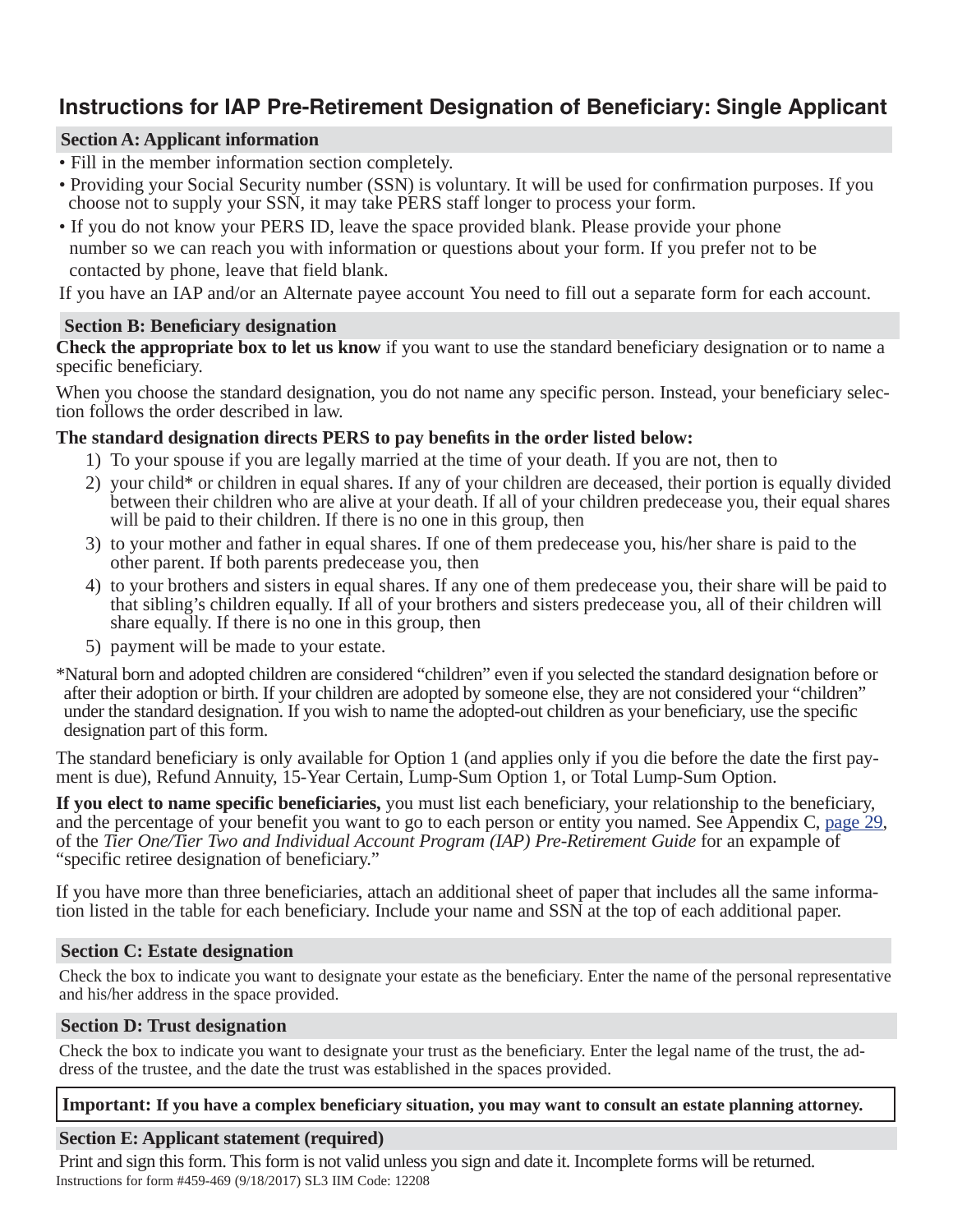<span id="page-6-0"></span>

11410 SW 68th Parkway, Tigard OR 97223 Mailing Address – PO Box 23700, Tigard OR 97281-3700 Toll free 888-320-7377 fax - 503-598-0561 Website – www.oregon.gov/pers



# **IAP Pre-Retirement Designation of Beneficiary: Single Applicant**

This form is strictly for the IAP. Call PERS or visit our website if this is not the form you need.

Section B: Applicant information (Type or print clearly in dark ink. Illegible forms may be returned to you. This could delay your request.)

| First name                         |                   | MI | Last name         |              |                 | <b>PERS ID</b> (optional)     |
|------------------------------------|-------------------|----|-------------------|--------------|-----------------|-------------------------------|
| Mailing address (street or PO box) |                   |    |                   |              |                 | Social Security number (SSN)* |
| City                               |                   |    |                   | <b>State</b> | <b>ZIP</b> code | Country                       |
| Home phone number                  | Work phone number |    | Cell phone number |              | Email           |                               |

#### **Section B: Beneficiary designation**

#### **Select only one.**

 $\Box$  I elect to use the **standard** beneficiary designation. Do not list specific beneficiary name(s) in the table below.  $\Box$  I elect to use the **specific** designation of beneficiary.

You may designate more than one beneficiary and the percentage of the account distributed to each. The total percentage must equal 100 percent. Complete the table below. Add additional beneficiaries on a separate sheet of paper. How many beneficiaries do you want to designate?

| #1  | Name of person or charity                                                                                                                                                       | Primary beneficiary If living; otherwise, to #1 alternate beneficiary(ies).<br>Social Security # | Date of birth | Relationship | Percentage |
|-----|---------------------------------------------------------------------------------------------------------------------------------------------------------------------------------|--------------------------------------------------------------------------------------------------|---------------|--------------|------------|
|     |                                                                                                                                                                                 |                                                                                                  |               |              |            |
|     | <b>Alternate beneficiary(ies):</b> How many alternate beneficiaries do you want to designate?<br>(Benefit will go to those named below if #1 specific beneficiary is deceased.) |                                                                                                  |               |              |            |
| #1a | Name of person or charity                                                                                                                                                       | Social Security #                                                                                | Date of birth | Relationship | Percentage |
| #1b | Name of person or charity                                                                                                                                                       | Social Security #                                                                                | Date of birth | Relationship | Percentage |
|     | <b>Specific beneficiary #2</b>                                                                                                                                                  | <b>Primary beneficiary</b> If living; otherwise, to #2 alternate beneficiary(ies).               |               |              |            |
| #2  | Name of person or charity                                                                                                                                                       | Social Security #                                                                                | Date of birth | Relationship | Percentage |
|     |                                                                                                                                                                                 |                                                                                                  |               |              |            |
|     | Alternate beneficiary(ies): How many alternate beneficiaries do you want to designate?<br>(Benefit will go to those named below if #2 specific beneficiary is deceased.)        |                                                                                                  |               |              |            |
| #2a | Name of person or charity                                                                                                                                                       | Social Security #                                                                                | Date of birth | Relationship | Percentage |
| #2b | Name of person or charity                                                                                                                                                       | Social Security #                                                                                | Date of birth | Relationship |            |
|     | Specific beneficiary #3 Primary beneficiary If living; otherwise, to #3 alternate beneficiary(ies).                                                                             |                                                                                                  |               |              | Percentage |
| #3  | Name of person or charity                                                                                                                                                       | Social Security #                                                                                | Date of birth | Relationship | Percentage |
|     | <b>Alternate beneficiary(ies):</b> How many alternate beneficiaries do you want to designate?<br>(Benefit will go to those named below if #3 specific beneficiary is deceased.) |                                                                                                  |               |              |            |
| #3a | Name of person or charity                                                                                                                                                       | Social Security #                                                                                | Date of birth | Relationship | Percentage |
| #3b | Name of person or charity                                                                                                                                                       | Social Security #                                                                                | Date of birth | Relationship | Percentage |